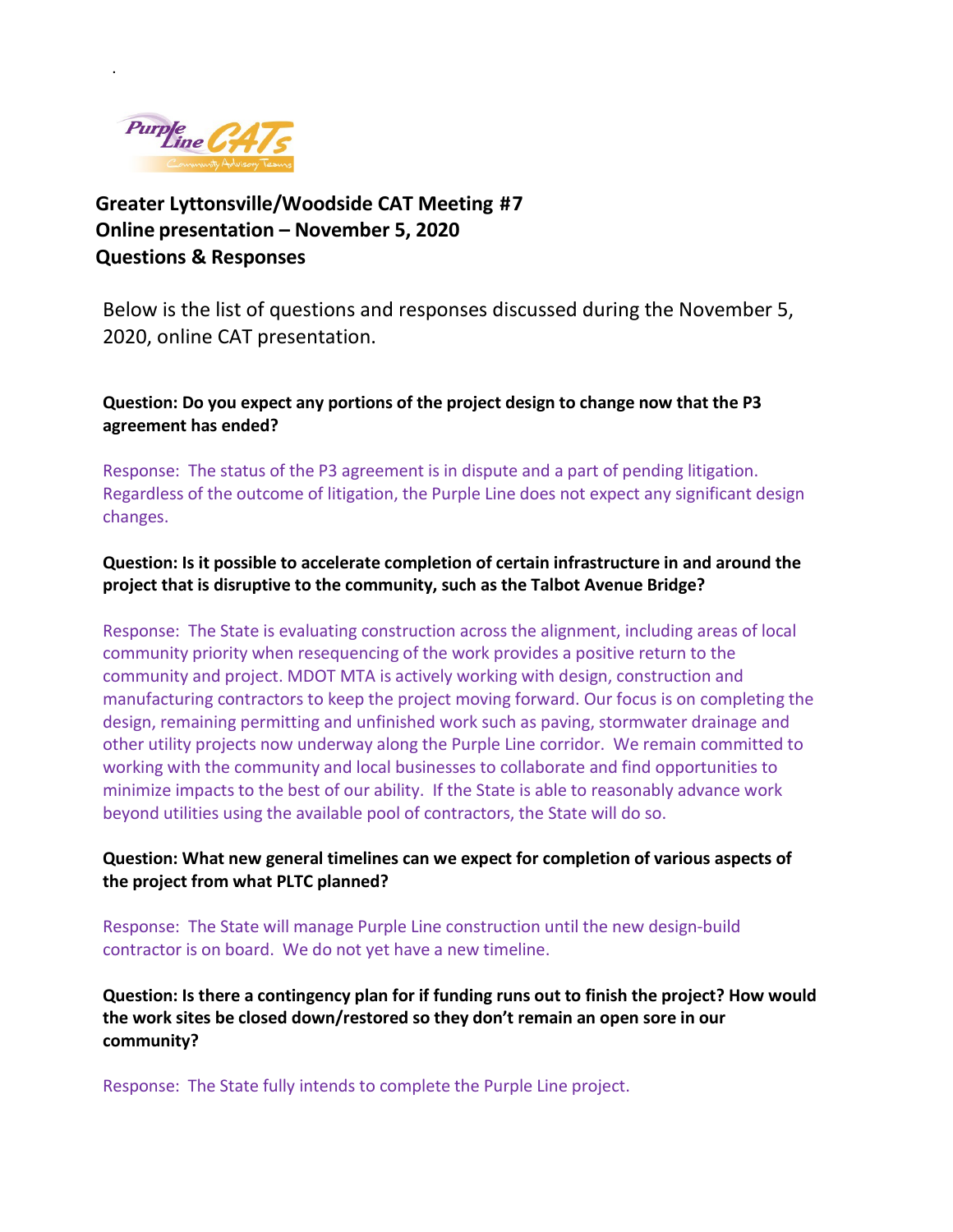## . **Question: What is the prospect for seeking additional federal assistance, should there be a change in executive leadership at the federal level?**

Response: Federal participation in the Purple Line project includes the \$900 million Full Funding Grant Agreement (FFGA) and access to Transportation Infrastructure Finance and Innovation Act (TIFIA) loans. The State is not anticipating additional Federal assistance for the Purple Line project.

## **Question: What is the agreement with the school system regarding construction during the school year?**

Response: The Purple Line has construction activities near Rosemary Hills Elementary, Silver Spring International Middle and Sligo Creek Elementary schools. The Purple Line will not conduct loud, disruptive construction activities while children are at school.

**Question: Will the Talbot Avenue Bridge closing and the Spring Street Bridge closing overlap? As you know if they do overlap, this will make it very difficult for people to attend religious services. What steps are you taking to avoid this problem?**

Response: The Purple Line project does not intend for the Spring Street Bridge to be closed while the Talbot Avenue Bridge is closed.

**Question: Is there any coordination/collaboration with CSX, MARC and other rail services to determine and control noise levels once the Purple Line is operational? Trains generally sound their horns at least six times when approaching rail crossings and stations. Will the same hold for the Lyttonsville Purple Line station? Currently, there is not much noise from train horns but we are concerned that this will change once there is a new station. There are many homes with windows directly facing the tracks.**

Response: The Purple Line is coordinating with CSX in monthly meetings and working through numerous issues as they relate to the Lyttonsville corridor and continuing along toward  $16<sup>th</sup>$ Street. Interface with MARC is a little easier since we are all a part of MDOT MTA, but that coordination also is ongoing.

The issue is safety involving highway and rail intersections. The Federal Railroad Administration prescribes the level of activity regarding the sounding of the horn - two longs, a short and a long, sounding of the horn at a level of 90 decibels. That is the standard practice in the railroad business; however, we have been able to work with certain grade crossings, to have some alternative approaches to this application with the sounding of the horn. As the Purple Line becomes operational, we will examine every opportunity to address the noise issues and procedure for how the horns will be sounded at the grade crossings that traverse communities such as Lyttonsville. Please consider that the sounding of the horn in general is a safety measure. Although these grade crossings will be automatic gated crossings with warning lights and a bell, every measure of safety will be employed to protect the public from moving trains. We will work to minimize these impacts as much as possible while maintaining safety.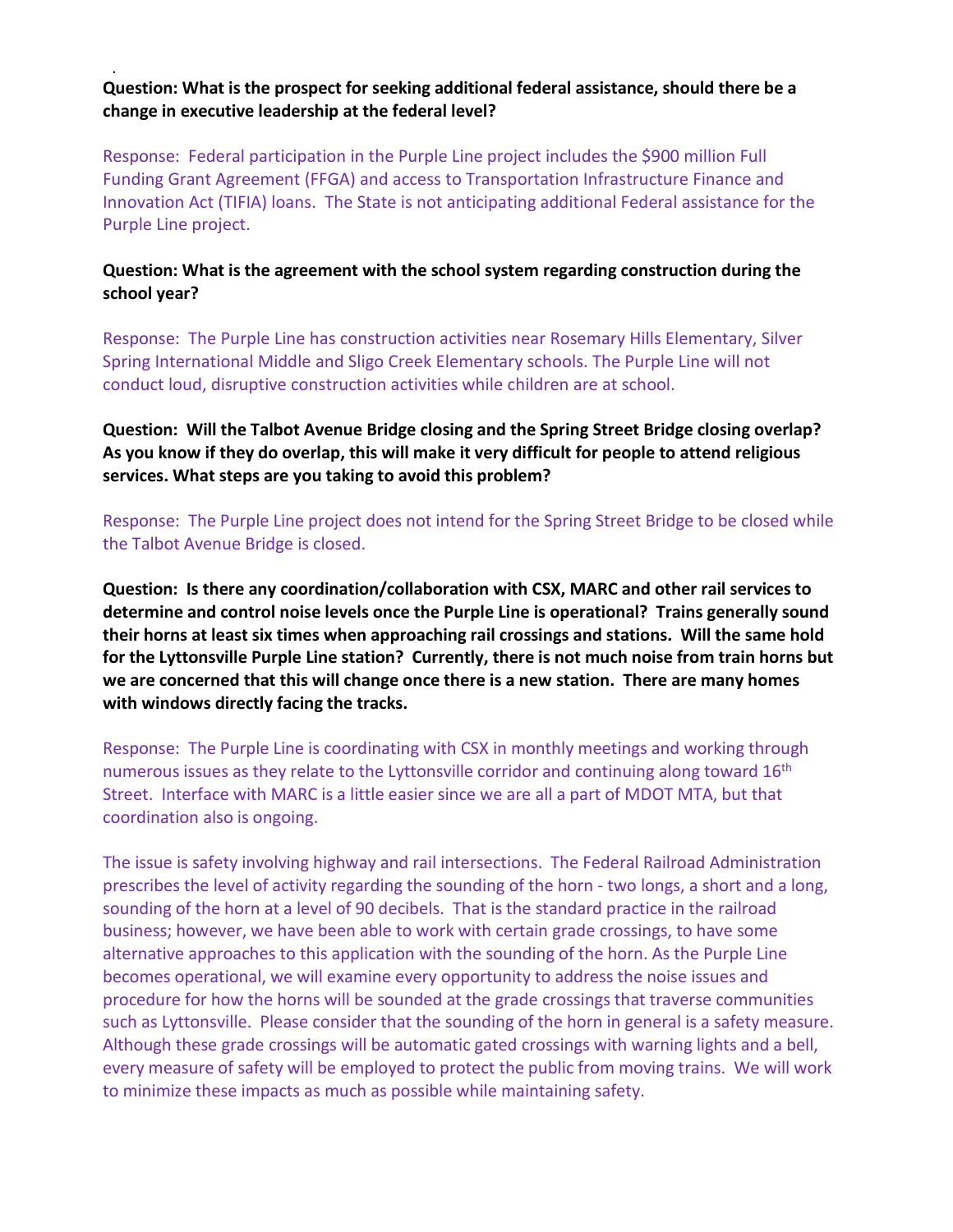. **Question: There is a new short third track in the CSX right of way from the Talbot Avenue bridge to the Lyttonsville Place bridge. What is that about?**

Response: The third track is a storage track that has been constructed to allow CSX to have flexibility for their operations. If they have a maintenance concern and need to get a train off the main line, they can move it onto the storage track.

**Question: The Talbot Avenue Bridge is significantly elevated from the adjacent street on the north side of the bridge. Can someone comment on the construction changes that will be needed on the street to manage drainage and smooth the drop-off from the bridge for vehicles?**

Response**:** Design and construction of the new Talbot Avenue Bridge is progressing well. The turn on the new bridge will not be as sharp as it was previously, and it will connect down to the street level at a reasonable distance from Rosemary Hills Elementary. Once retaining walls have been built on both sides of the road, the road and drainage system will be built up in order to meet the bridge. Before wall construction, utility poles and water line relocations must be completed.

**Question: The Barrington Apartments have experienced damage due to trees being cut down. We have experienced mud sliding into the pool and light spillage into a nearby community. Who is the best person to reach out to for assistance?**

Response:Please email Gary Witherspoon a[t GWitherspoon1@mdot.maryland.gov](mailto:GWitherspoon1@mdot.maryland.gov) or [outreach@purplelinemd.com.](mailto:outreach@purplelinemd.com)

**Question: Will the walls be above the road on the trackside? How will water drainage work for the homeowners on 4th Avenue where their property adjoins the road?**

Response:Typically, all designs will direct water toward drains away from the community. All designs account for the impervious surface and do not allow for drainage without direction.

**Question: Will the stormwater connection beneath the CSX tracks near Ballard be completed anytime soon?**

Response:This work is not anticipated to be complete in the near-term.

**Question: Many students use student IDs to get free rides on RideOn buses. Does the same policy apply for the Purple Line?** 

Response:MDOT MTA has not determined the fare policy for the Purple Line, nor the manner for the reduced fares. Within one year of starting revenue service, we will know more.